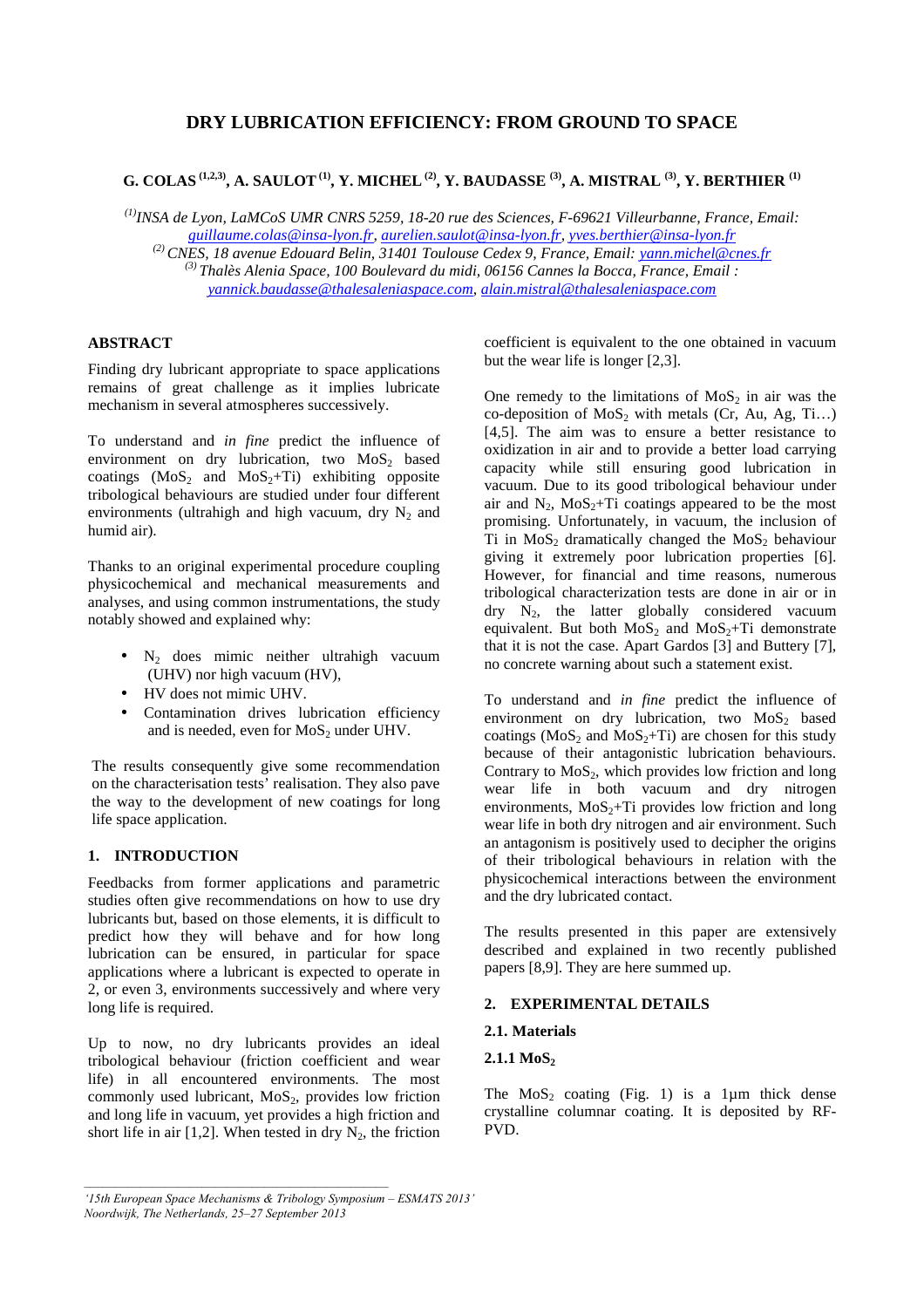

*Figure 1. Scheme of the dense columnar MoS2 coating.* 

## **2.1.2 MoS2+Ti**

The  $MoS<sub>2</sub>+Ti$  coating (Fig. 2) is a 1 $\mu$ m thick amorphous coating. It is deposited by DC CFUBMSIP (Direct Current Closed Field UnBalanced Magnetron Sputter Ion Plating). Ti is dispersed inside the  $MoS<sub>2</sub>$ . Thus, the structure is not multi-layered.



*Figure 2. Scheme of the amorphous MoS<sub>2</sub><sup>+Ti</sup> coating.* 

#### **2.2. Contact conditions**

The contact used in this study is a pin-on-plate pure sliding reciprocating contact. Only the plate is coated. The pin is barrel shaped to get an ellipse contact of around 1.5mm². Schemed on Fig. 3, one cycle of sliding is defined as A+B. The contact is loaded in position 1. After n cycles of sliding, the contact is unloaded in position 2.



*Figure 3. Contact scheme.* 

| <b>Kinematics</b>          | Pure sliding                       |
|----------------------------|------------------------------------|
|                            | Reciprocating: $\pm 20$ mm         |
| <b>Temperature</b>         | Room temperature                   |
| <b>Environments</b>        | UHV $10^{-6}$ Pa                   |
|                            | $10^{-3}$ Pa<br>HV                 |
|                            | Dry $N_2$ 10 <sup>5</sup> Pa, 0%HR |
|                            | $10^5$ Pa, 50% HR<br>Air           |
| <b>Max Hertz contact</b>   | 1 GPa                              |
| pressure                   |                                    |
| <b>Sliding velocity</b>    | $10 \text{ mm/s}$                  |
| Table 1 Contact conditions |                                    |

*Table 1. Contact conditions.* 

Contact conditions are summed up in Tab. 1. As the contamination time of surfaces depends on the ambient pressure value, the two vacuum levels allow studying the impact of such a change on the tribological behaviours of the contact.

#### **2.3. Experimental set up**



*Figure 4. Equipped environmental tribometer.* 

Experiments are conducted on a fully equipped environmental tribometer (Fig. 4). Besides the classical force measurements with a 3D piezoelectric force sensor, the tribometer is equipped with:

- a mass spectrometer allowing to control the atmosphere before, during and after experiments. The continuous measurement allows determining the species desorbed and adsorbed by the contact, and which body is the main stressed (the substrate, the coating or the  $3<sup>rd</sup>$  body). The mass spectrometer can only be used under UHV and HV.
- a video camera to visualise one extremity (extremity 1, Fig. 3) of the friction track during the experiment. It allows studying the morphological changes occurring in the track under friction and the distribution of the 3<sup>rd</sup> body inside and outside the friction track. Dynamically, it helps determining the  $3<sup>rd</sup>$  body flows inside the contact.

## **2.4. Experimental procedure**

All the procedure and the analysis methodology have been clearly described in a previous paper [9].

During experiments real time mechanical and physicchemical measurements are done thanks to tribometer's equipment. After experiments, the specimens are studied by SEM and EDX analyses in order to study the friction track (substrate, coating, and  $3<sup>rd</sup>$  body) morphology and composition. The velocity accommodation modes (V.A.M.) are at this time determinable. Confronting real time and post-test information, the contact life can be reconstituted and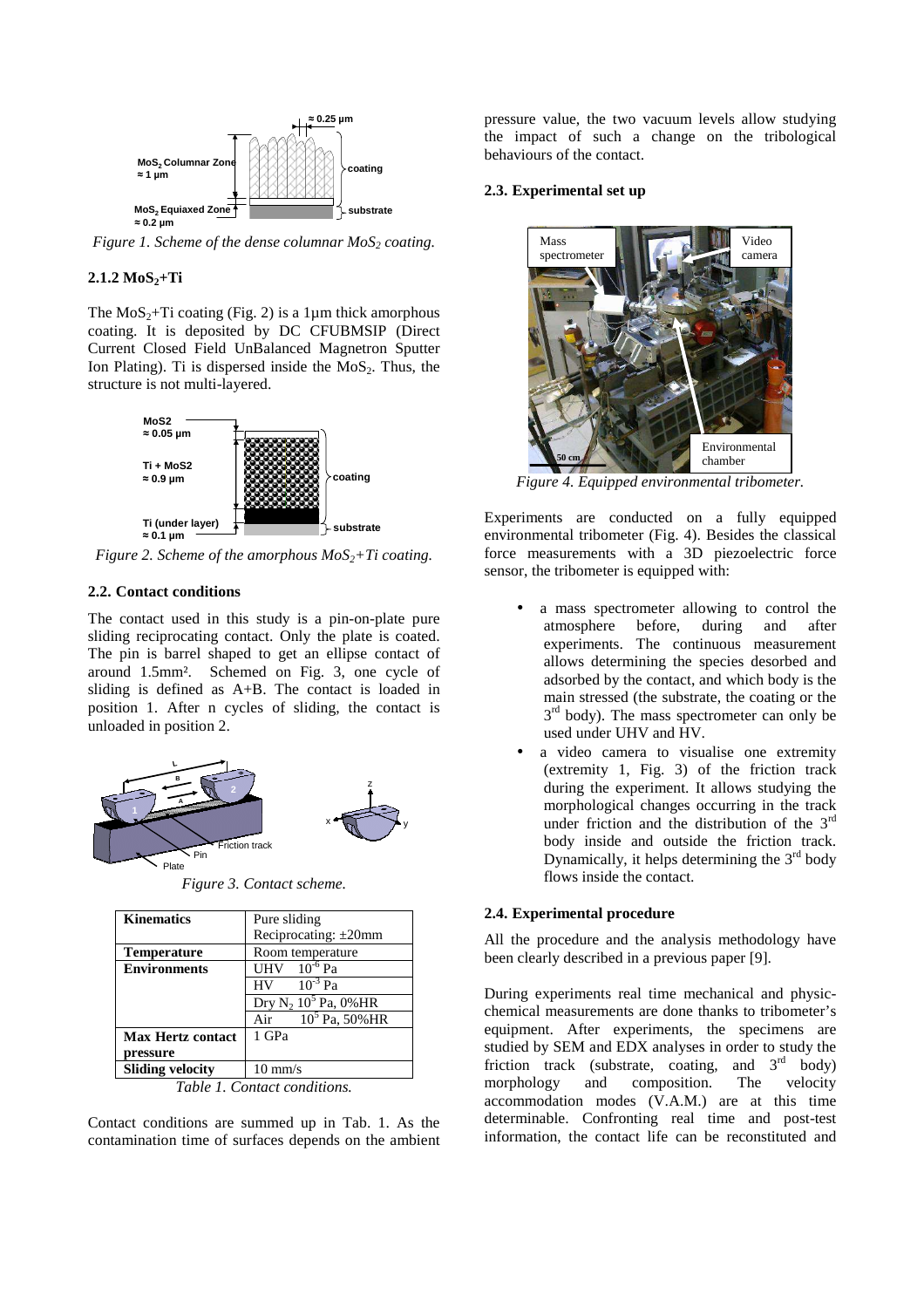understood mechano-physico-chemically. In specific case, other physicochemical post-test analyses are conducted by ToF-SIMS (Time of Flight Secondary Ion Mass Spectrometry) which allows studying at the molecular level the extreme surface of the bodies in contact. The  $3<sup>rd</sup>$  body concept is used in the reconstitution and description to conserve the dynamic of the mechano-physicochemical mechanisms governing the tribological behaviour. Once reconstituted, they can be understood and explained.

# **3. RESULTS**

Fig. 5 to 7 present the main results obtained for both  $MoS<sub>2</sub>$  and  $MoS<sub>2</sub>+Ti$  coatings.

# **3.1. Vacuum environments**

The results obtained for both materials in both UHV and HV show important differences:

The mass spectra (Fig.5) show that, whereas only desorption occurs in UHV, i.e. there is only release of gas species from the contact under tribological stress, there is adsorption (and consequently consumption) of water by the contact in HV. The consumption is observable when both a decrease of water detection at the beginning of the test and an increase of water at the end of the test. In parallel, the detection of the other species sharply increases at the beginning and sharply decreases at the end. The complementarity between the evolutions of desorption and adsorption shows that chemical reactions occurs inside the contact between the stressed bodies and the environment,

- The friction coefficient is twice lower in HV than in UHV for  $MoS<sub>2</sub>$  (Fig. 5) and there is no change for  $MoS_2+Ti$  (Fig 6),
- There is a lower wear  $(3<sup>rd</sup>$  body particles definitively ejected from the contact) and a lower coating consumption in HV than in UHV for  $MoS_2$  (Fig. 5) and no change for  $MoS_2+Ti$ (Fig. 6),
- For  $MoS<sub>2</sub>$  (Fig. 5), the 3<sup>rd</sup> body layer created from the agglomeration of particles detached from the coating is continuous and cohesive in both UHV and HV,
- The friction track morphology changed for  $MoS<sub>2</sub>+Ti. Indeed, in UHV, the resulting$ contact area on the pin is rectangular whereas in HV, it is rectangular in the middle with both the extremity of an ellipse at both extremities of the rectangular area. However, the  $3<sup>rd</sup>$  body morphology is the same as in UHV,
- There is a chemical segregation in HV. Indeed, for  $MoS<sub>2</sub>$ , the composition of the  $3<sup>rd</sup>$  body layer is heterogeneous. There are two phases, a Mo+O+S phase similar the  $3<sup>rd</sup>$  body layer obtained in UHV and a phase containing a high concentration of C and O. For  $MoS_2+Ti$ , Ti is only present in the rectangular area and Mo, S, and O are distributed in the ellipse extremities and in the ejected 3rd body.

Such changes are the results of the physicochemical interactions of the  $3<sup>rd</sup>$  body and the contaminants coming from both the coating (internal contamination) and the surrounding environment (HV). Indeed, in UHV



*Figure 5. Mass spectra of both MoS<sub>2</sub></sub> and MoS<sub>2</sub>+Ti under UHV and HV*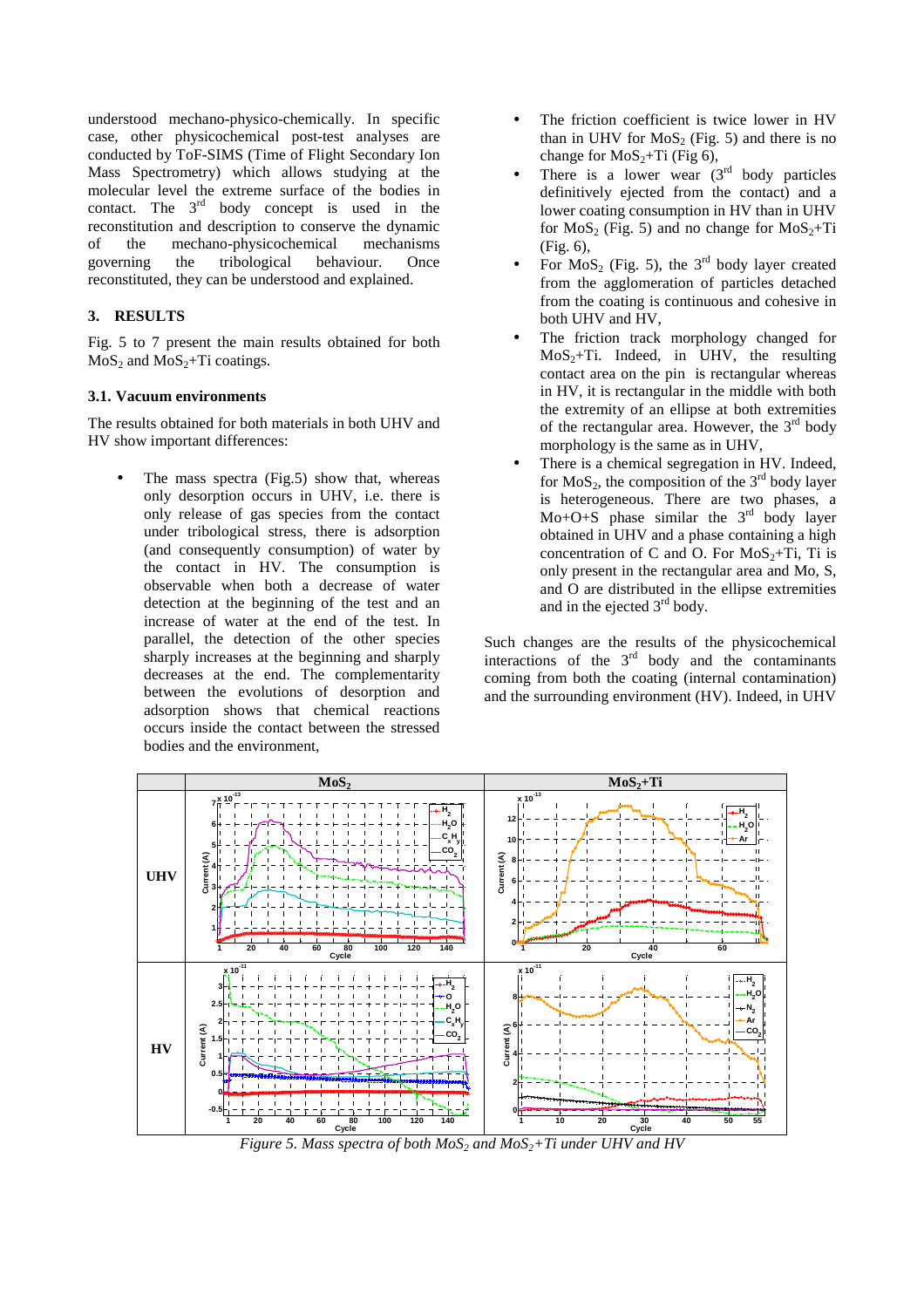

*Figure 6. MoS2. \*: the main VAM of the VAM exhibited.*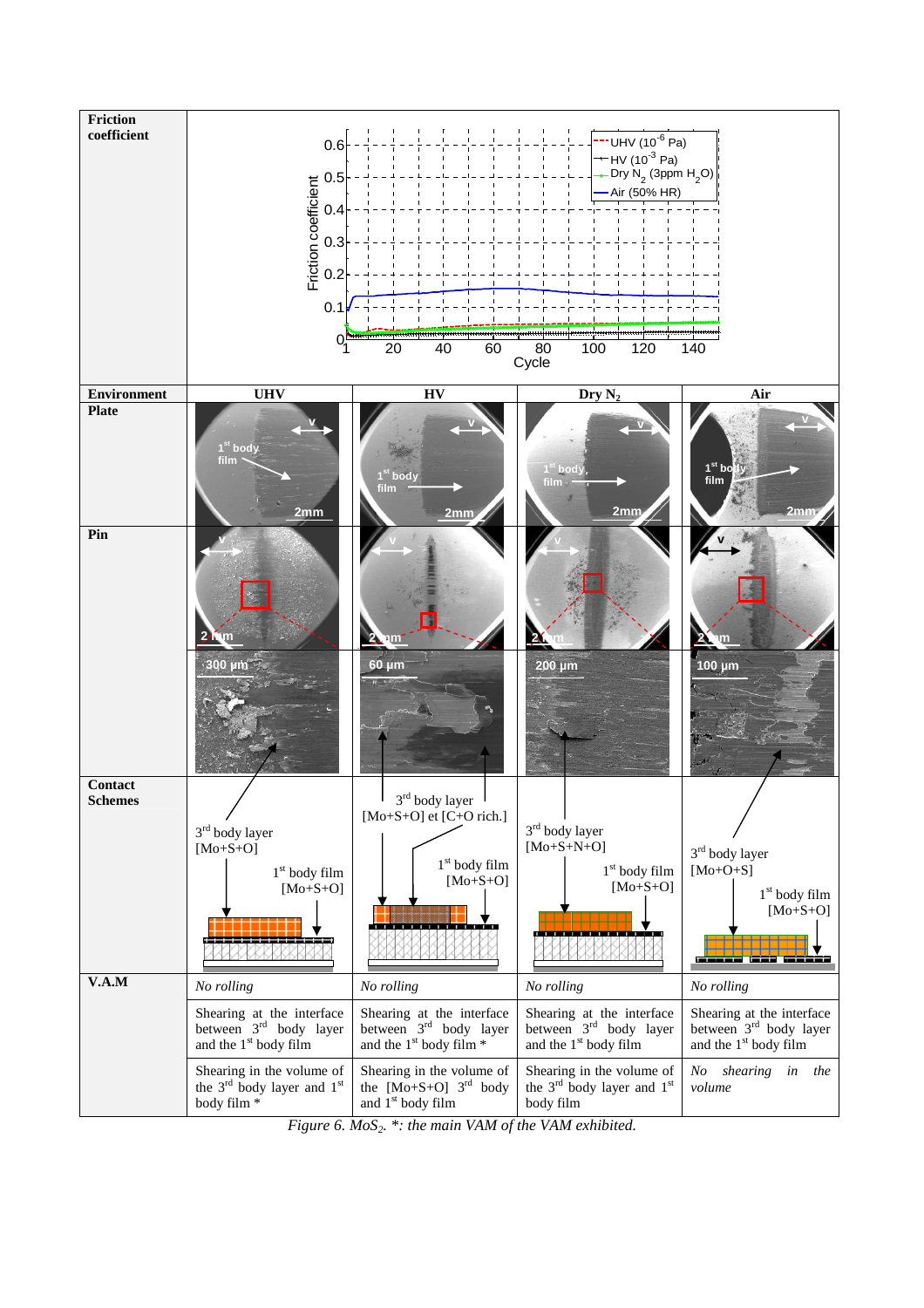

*Figure 7. MoS2+Ti. \*: the main VAM of the VAM exhibited.* 

the internal contaminant of  $MoS<sub>2</sub>$ , i.e. the species desorbed under friction (Fig. 5) are reactive with the freshly created 3rd body and form a Mo+S+O phase able to deform itself to accommodate velocities. In HV, the supply of external water emphasises the chemical rearrangement by inducing a segregation of C initially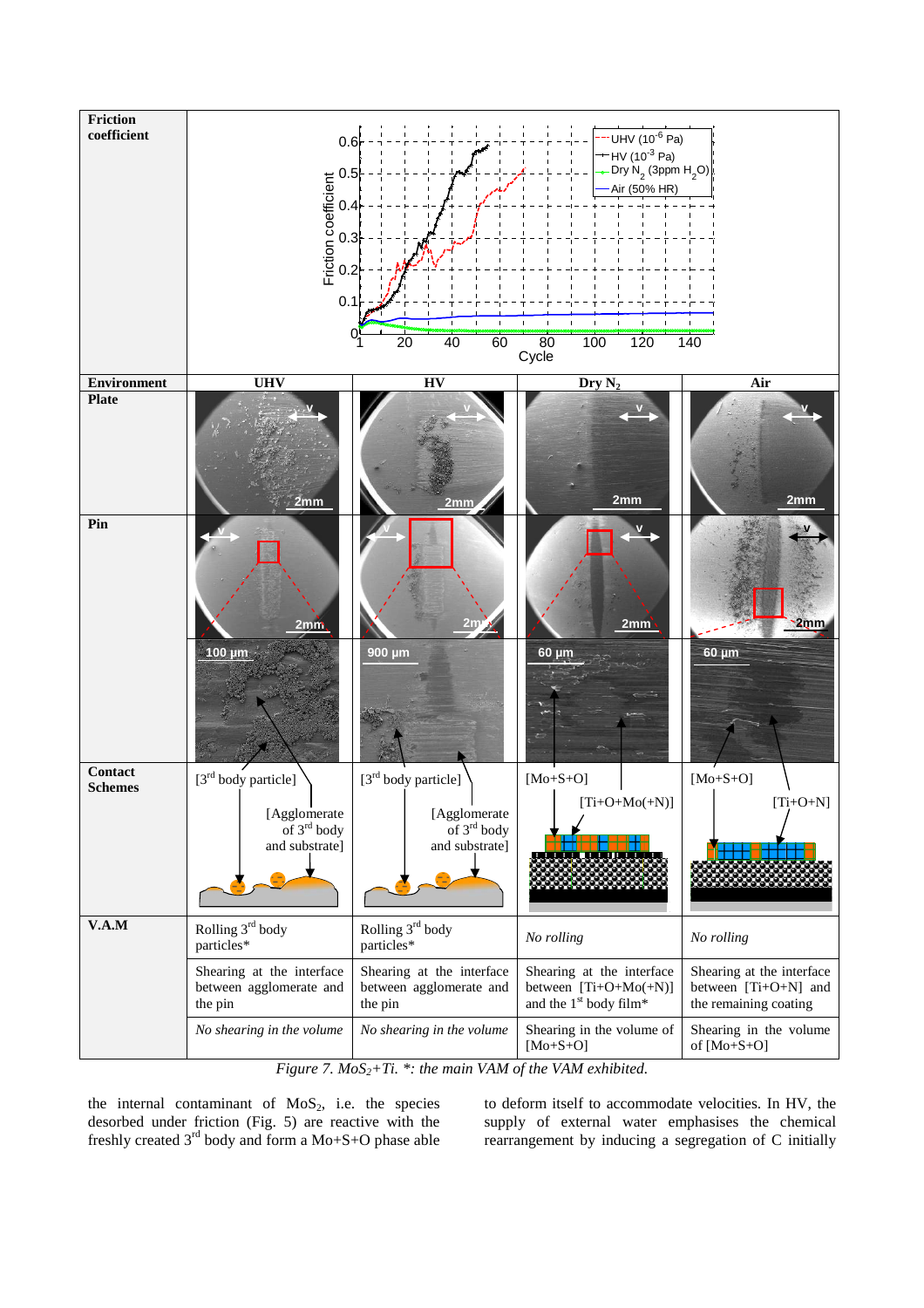contained in the  $MoS<sub>2</sub>$  coating. Besides the creation of the Mo+S+O phase, a phase mainly comprised of C is thus created leading to the following V.A.M.: shearing at the interface between the 3rd body layer (made of both phases) and the  $1<sup>st</sup>$  body film and shearing in the volume of the Mo+S+O phase.

As for  $MoS<sub>2</sub>+Ti$ , the internal contaminants (Ar mainly, Fig. 5) are not reactive with the  $3<sup>rd</sup>$  body. This fact added to the structure which does not allow the creation of 3rd body particles small enough to be trapped inside the contact, do not allow the  $MoS<sub>2</sub>+Ti$  coating to provide low friction and long wear. To dissociate the importance of the coating microstructure from the Ti role in the generation of big particles, tests were conducted in UHV with an amorphous  $MoS<sub>2</sub>$  (Fig. 8). The microstructure is the main reason for short wear life. In HV, however, the external contamination improves the tribological behaviour in the sense that a smaller surface, i.e the rectangular part of the contact area on the pin, is strongly damage. A segregation phenomenon also occurs inducing the Ti to stay inside the damaged area. Unfortunately, the mecano-physicochemical interactions inside the contact between the 3rd body and the HV environment do not suffice to improve the tribological behaviour as it is the case with  $MoS<sub>2</sub>$ .



*Figure 8. Friction coefficient of crystalline columnar MoS2 vs both amorphous non columnar MoS2 and*   $MoS<sub>2</sub>+Ti$ 

## **3.2. Dry N2 environment**

MoS2 tribological behaviour presents:

- A friction coefficient similar to the one obtained in UHV (Fig. 6),
- Both the wear and the coating consumption are lower (Fig. 6). The behaviour is consequently similar to the one obtained in HV,
- The  $3<sup>rd</sup>$  body morphology appears to be the same as the one obtained in UHV (Fig 6). However, the EDX analysis shows that there is no chemical segregation as encountered in HV and no difference in O distribution inside and outside the track as encountered in UHV

(lower O content in the track than outside it).

There is consequently a certain ambiguity on whether the tribological behaviour is equivalent to the UHV or to the HV… Gardos [3] explains the good friction behaviour of  $MoS<sub>2</sub>$  under N<sub>2</sub> by the easier adsorption of  $N_2$  than  $H_2O$  on the oxidization sites. To validate the incorporation of  $N_2$  in the 3<sup>rd</sup> body during experiment, a friction test starting in dry  $N_2$  and finishing in UHV has been conducted. The mass spectra obtained in UHV shows that the desorbed species from the  $3<sup>rd</sup>$  body are (in order of importance):  $H_2O$ ,  $CO_2$ ,  $O$  &  $N_2$ , and  $H_2$ . This detection lasts as long as the  $3<sup>rd</sup>$  body stays inside the contact and is stressed. Consequently  $N_2$  has effectively been incorporated in the  $3<sup>rd</sup>$  body while under friction in dry  $N_2$ .  $N_2$  molecule has not been dissociated during incorporation, letting think that the adsorption is a low energy adsorption which does not lead to the formation of covalent bound with the 3rd body. It is difficult to determine whether the  $H_2O$  and  $O$ contained in the  $N_2$  are adsorbed in the 3<sup>rd</sup> body and react or if the O detected by EDX comes from the coating internal contamination whose release is blocked by the ambient  $N_2$  high pressure (10<sup>5</sup> Pa).

As almost all sites are occupied by  $N_2$ , high particle mobility would be preserved giving to the trapped 3rd body layer plastic properties similar to those obtained in UHV. The quantity of O contamination inside the coating does not disadvantage plastic properties of the  $3<sup>rd</sup>$  body layer. The V.A.M.s taking place are thus equivalent to those obtained in UHV with a higher participation of the shearing mode at the interface between the  $3<sup>rd</sup>$  body layer and the first body film. A N<sub>2</sub> rich layer might be formed at the  $1<sup>st</sup>$  body film extreme surface as it is the case with hydrogen and DLC in dry atmosphere [10]. The origin of low friction and long life in dry  $N_2$  are consequently totally different than in both UHV and HV, even if the friction coefficient is similar to the one obtained in UHV.

 $MoS<sub>2</sub>+Ti$  tribological behaviour presents:

- A very low friction (Fig. 7).
- A low wear (Fig. 7). The video shows that the wear (ejection of 3<sup>rd</sup> body particles) only happens between cycles 3 and 10, i.e. as soon as the consumption of Ti containing part of the coating starts and continue until a stable 3rd body layer is formed. After, cycle 10, there is no significant modification of the track.
- The  $3<sup>rd</sup>$  body is heterogeneously distributed in the track on both the plate and the pin (Fig. 7). On the plate, the  $3<sup>rd</sup>$  body layer is cohesive and has the ability to plastically flow inside the contact. Chemically, the detection of both N and O is more important in the track and the  $3<sup>rd</sup>$  body layer appears to be comprised of Mo,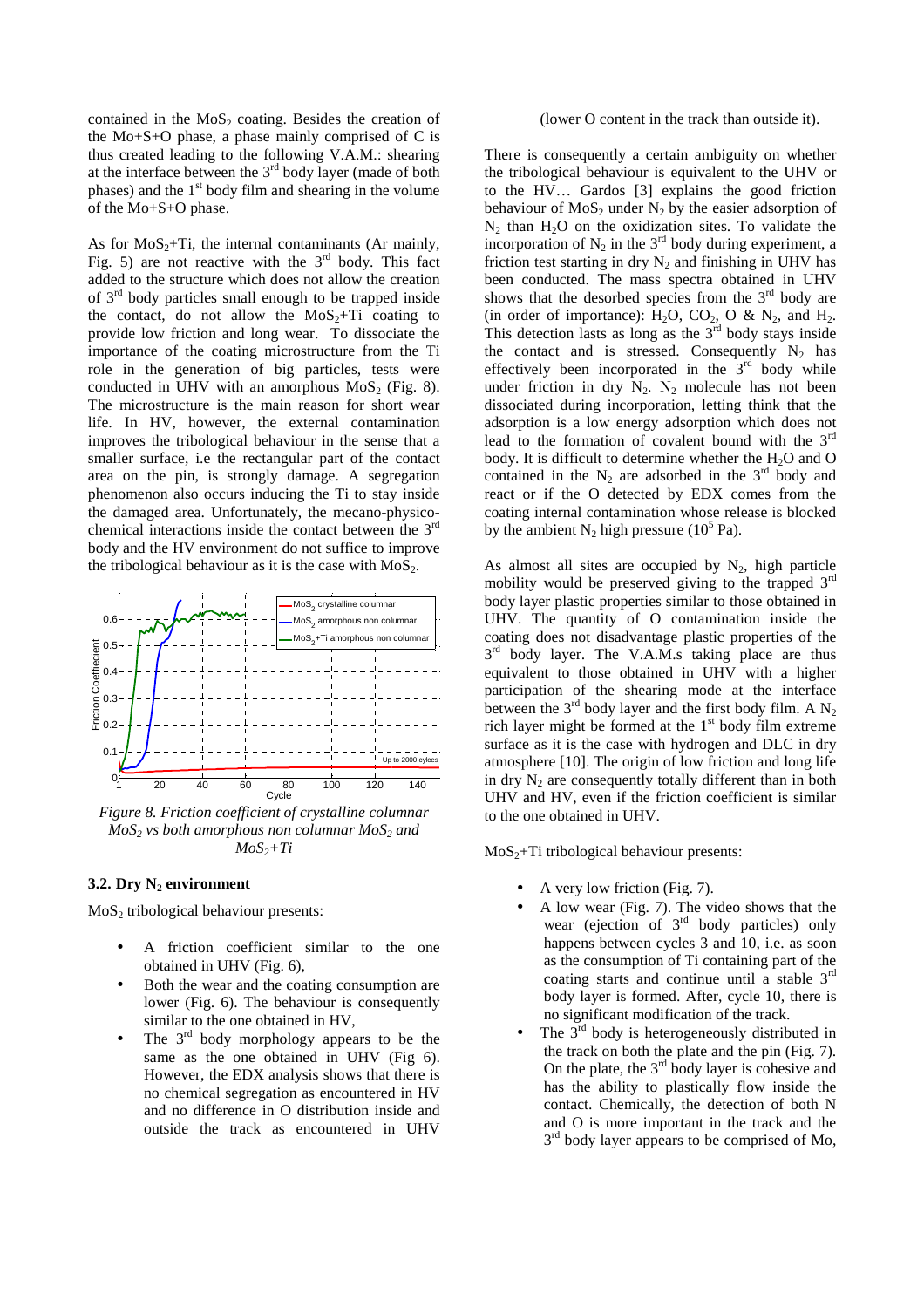S and O. On the pin, there is a chemical segregation of species. Indeed, where no  $3<sup>rd</sup>$ body layer similar to the one observed on the plate is detected, plates made of Ti, O, Mo with a small presence of N are detected (Fig 7). Those plates do not show particular abilities to flow plastically but allows an easy shearing at their surface, surely in surface complexes. The stable  $3<sup>rd</sup>$  body layer is consequently heterogeneous chemically and mechanically.

Friction tests starting under  $N_2$  and finishing under ultrahigh vacuum have also been conducted. The mass spectrum shows desorption of (in order of importance):  $H_2$ , Ar,  $H_2O$ , O, N, and not  $N_2$ , during the consumption of the 3<sup>rd</sup> body created under dry N<sub>2</sub>. As all MoS<sub>2</sub>+Ti samples only present desorption of Ar in UHV, a small amount of  $N_2$  has chemically reacted with the  $3<sup>rd</sup>$  body, as well as  $H_2O$  and O, all coming from the dry  $N_2$ environment. Indeed, there 3 ppm of  $H_2O$  and 3 ppm of O, i.e.  $3.10<sup>-1</sup>$  Pa of both of them inside the "dry" environment. Consequently and similarly to the  $MoS<sub>2</sub>$  in HV, the V.A.M. leading to low friction and long life are both shearing in the volume of the Mo+S+O  $3<sup>rd</sup>$  body layer and shearing at the interface between the total  $3<sup>rd</sup>$ body layer and the  $1<sup>st</sup>$  body film formed on the coating surface. The second V.A.M. appears to be the predominant mechanism.

 $N<sub>2</sub>$  dissociation into N and the presence of O in the track resulting from chemical reaction with  $H_2O$  and O show that dry  $N_2$  environment is not neutral.

## **3.3. Air environment**

 $MoS<sub>2</sub>$  tribological behaviour presents:

- High friction (Fig. 6),
- High wear (Fig. 6). The video shows that wear starts at cycle 2 and stops at cycle 70, i.e. when the substrate is visible in the track.
- Morphologically, a thin film is formed on the plate sample and is heterogeneously sample and is heterogeneously distributed in the track. This film is comparable to the  $1<sup>st</sup>$  body film formed under friction at the coating top surface in vacuum and  $N_2$  environments. On the pin, the  $3<sup>rd</sup>$  body layer is brittle (Fig. 6). Both it and the ejected particles are comprised of Mo, S with a high proportion of O. O strongly links the small particles coming from the columns together leading to the formation of a highly cohesive and brittle 3rd body layer.
- Ejected particles are much bigger and thicker than those obtained in vacuum or  $N_2$ .

The V.A.M. is quasi-exclusively shearing at the

interface between the  $3<sup>rd</sup>$  body layer and the  $1<sup>st</sup>$  body film formed in the track, right above the substrate.

 $MoS<sub>2</sub>+Ti$  tribological behaviour presents:

- Low friction which is a bit higher than in  $N_2$ (Fig7). During the first 10 cycles, friction evolution is the same as in  $N_2$  but then undergoes several variation until reaching a steady state approximately at cycle 50
- Low wear which is nonetheless higher than in  $N<sub>2</sub>$ . The wear is very similar to the wear observed in  $N_2$  during the 10 first cycles. However, the video shows that between cycles 10 and 45, the ejected  $3<sup>rd</sup>$  body volume alternatively decreases and increases. During those cycles, a selection on the  $3<sup>rd</sup>$  body occurs: big particles and/or brittle agglomerates of small particles are ejected while small particles and more ductile agglomerates stay inside the contact.
- On the pin, the  $3<sup>rd</sup>$  body layer inside the contact is heterogeneously distributed and a chemical segregation much more accentuated than in dry  $N_2$  appears (Fig. 4). This leads to the creation of plates comprised of Ti, O, and N. Around them is formed a  $Mo+S+O$  3<sup>rd</sup> body layer whose morphology and rheology is similar to the Mo+S+O  $3<sup>rd</sup>$  body layer obtained in UHV with  $MoS<sub>2</sub>$ . Ejected  $3<sup>rd</sup>$  body particles are only comprised of Mo, S and, O and have the same morphology as the particles ejected during  $MoS<sub>2</sub>$  testing in air. Ti entirely stays inside the contact ellipse. No films are created on the plate, contrary to what was observed in  $N_2$ .

The 3<sup>rd</sup> body layer is not only comprised of Mo, S, Ti, but is heterogeneous mechanically and chemically. The V.A.M. is mainly shearing at the interface between the total  $3<sup>rd</sup>$  body layer and the coating, followed by shearing in the volume of the  $Mo+S+O$   $3<sup>rd</sup>$  body layer.

# **4. CONCLUSION**

Considering all experiments, those which provide low friction and long life always present:

- A 3rd body layer in which chemical rearrangement occurred between the  $3<sup>rd</sup>$  body freshly created (comprised of the coating base material) either with internal contaminant (case of  $MoS<sub>2</sub>$  under UHV), or with external contaminants (case of  $MoS<sub>2</sub>$  and  $N<sub>2</sub>$  and  $MoS<sub>2</sub>+Ti$  in N<sub>2</sub> and Air), or both (case of MoS<sub>2</sub>) in HV). Ti concentrates the reactivity and thus protects the  $MoS<sub>2</sub>$  from excessive reaction with water as it happens in air with  $MoS<sub>2</sub>$ .
- V.A.M. coupling shearing in the volume of 3<sup>rd</sup>